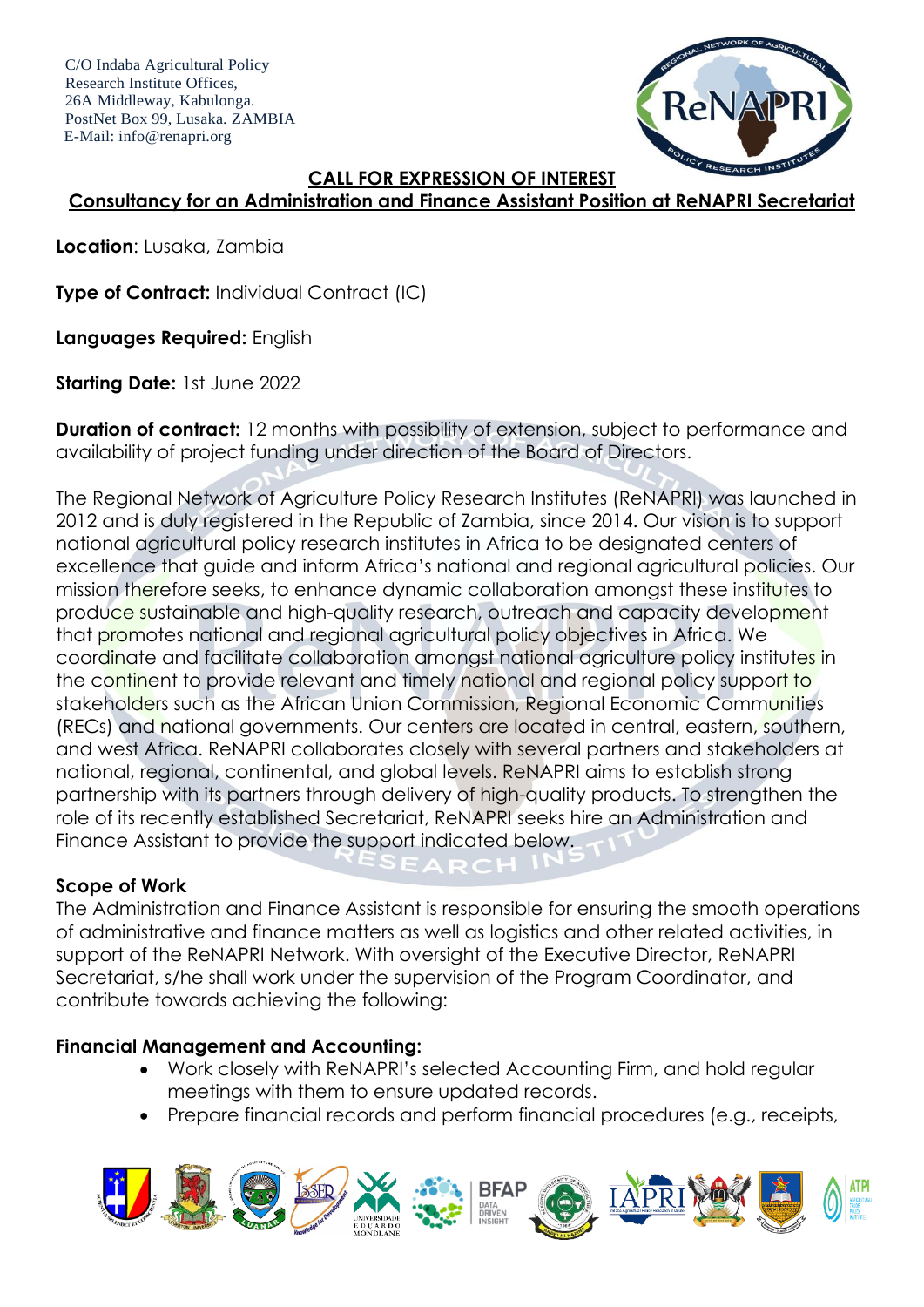C/O Indaba Agricultural Policy Research Institute Offices, 26A Middleway, Kabulonga. PostNet Box 99, Lusaka. ZAMBIA E-Mail: alphonse.akouyu@renapri.org



payments requests, petty cash).

- Assist the organization and management of both internal and external audits.
- Ensure expenses are authorized and processed in accordance with agreed procedures for ReNAPRI Secretariat, the network, and donors.
- Maintain the accounting reporting process, ensuring the accuracy and completeness of ledgers and all supporting documentation and compliance with finance and procurement regulations.
- Maintain accounting records, ensuring that they are complete, accurate, well archived and safeguarded.
- Maintain updated project budgets, prepare monthly bank reconciliation statements, cash flow, and manage donor invoicing processes.
- Ensure tax compliance with Zambia Revenue Authority.
- Participate in the preparing of contracts to ensure all administrative and financial matters are well presented

### **Procurement:**

- Ensure compliance with ReNAPRI procurement processes.
- Propose and lead interactions with potential vendors for ReNAPRI activities and events.

## **Administration:**

- Manage official ReNAPRI travel engagement and in accommodation for staff, network members and stakeholders.
- Maintain accurate filing of records (virtual and hard copies where required).
- Assist in organizing annual ReNAPRI Conference and managing Conference finances
- Writing finance SOPs.
- Any duties that may be assigned to the Consultant.

## **Qualification and Experience**

The successful applicant is required to meet the following criteria:

- Bachelor's Degree in accountancy and finance, business administration, economics, or other related studies. ZICA certification is an added advantage.
- At least 4 years' experience in finance, HR, and office administration, ideally for an international NGO.
- Experience in setting up new accounting systems.
- Experience in book-keeping and computerized accounting systems.
- Experience in making improvements to financial systems; an aptitude for this work is an advantage.
- Experience in reporting to donors in an NGO environment.
- Good understanding of the laws of Zambia related to tax, not for profit associations.